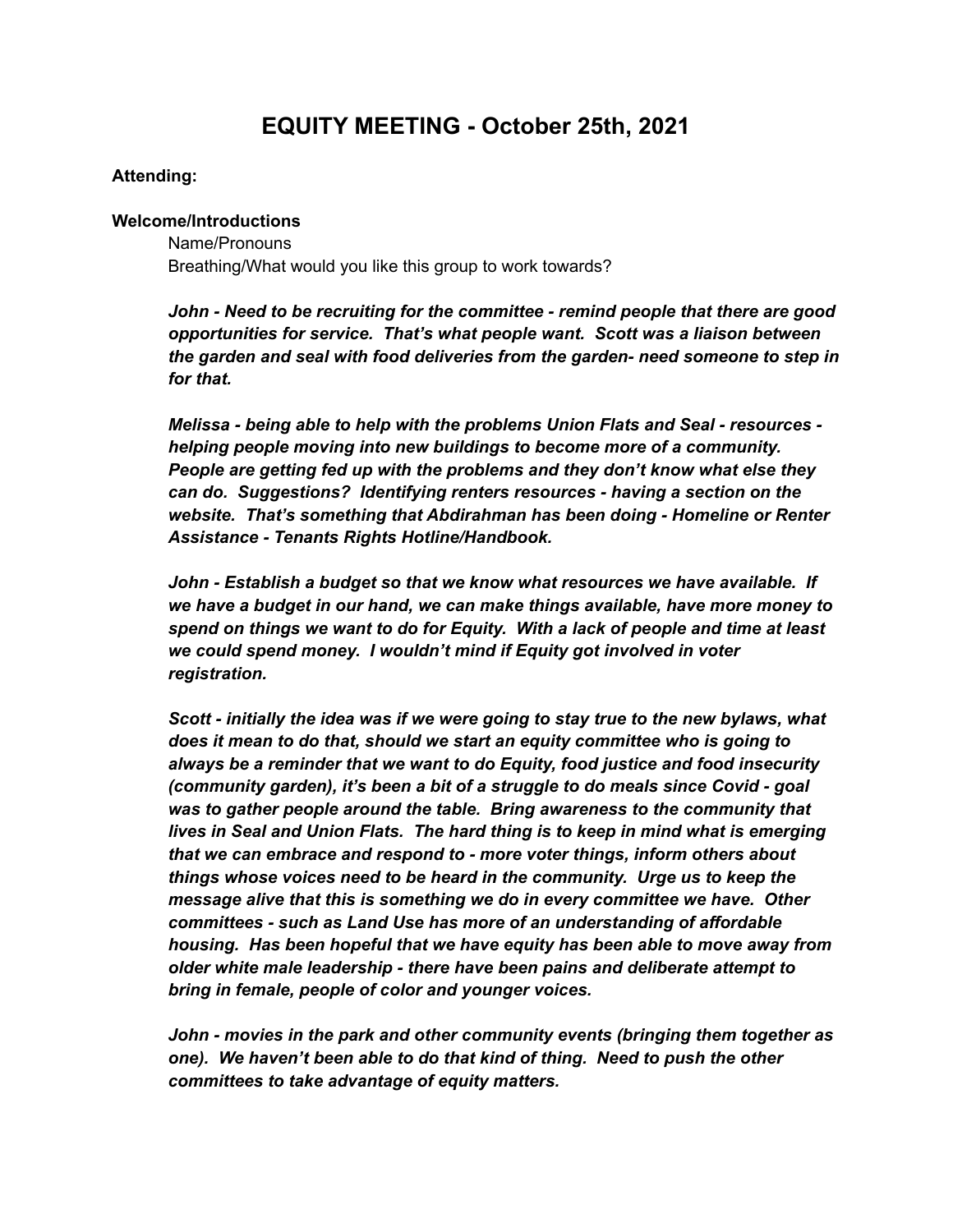### **Old Items**

- Voter Registration (October 12th) Recap (What worked? What didn't?) *Voter registration went well - plenty of volunteers. Registered less than 10 people, but were able to connect with people about Rent Stabilization. For next time we need to look at having people who speak different languages and during a time when more people are going to be come down (community meal?). Ramsey county was great to work with and logistics were easy.*
- Homelessness/Homing Insecurity Forum (THIS THURSDAY October 28th 6pm)
	- Moderator: John Slade (MICAH)
	- Chat Monitor: Ben Bauer
	- Security/Host:
	- Questions: Jeff Standish
	- Panel: Mitra Jalali, Justin LaBeaux (Avivo), Rhonda Otteson (MN Coolition for the Homeless), David Katzenmeyer (People, Inc)

**Everything is set up for the event and we have 50+ people registered. Decided to keep it as a regular zoom meeting and not a webinar. Going to ask people to do questions in the chat and not out loud. Making sure to set standards for respect and stand against racism in the chat. Expecting a lot of people to comment on Luther, but kind of want to keep the discussion more about the causes of homelessness and how we can help as neighbors. Scott is going to send some groundwork for etiquette.**

- Statement on working with the police (John have we gone anywhere with this?) **John made some calls and didn't get super far - the task for with the city are not done and there's nothing super far there. Goal would be to talk to someone from the Police Department that could do real talk with us. We don't have a solid perception of what we really want to do. I don't agree with the people who don't want to work with the police, I think we need to re engage with the police. I get why people are frustrated, but that seems like we are losing all around. We want to talk about the changes that are happening. Feedback from the council was split. Going to reach out with the police - leave this in equity and move forward to bring it to the council when we get something. Is going to reach out to the group that is overseeing change and the police department and understand what is going on. A lot of things are stagnating, but let's engage in it. Not creating an environment of attack and defend - will have more next month.**
- Brightside Produce Distribution (Jessica meeting and challenge)

**Met with Brightside and placed an article in our newsletter - looking for subscribers so they can fund the corner store model. There are also volunteer opportunities available to pack the "pay what you can" boxes. Arranging for groups of volunteers to pack and deliver might be an easy way to engage people in food equity work.**